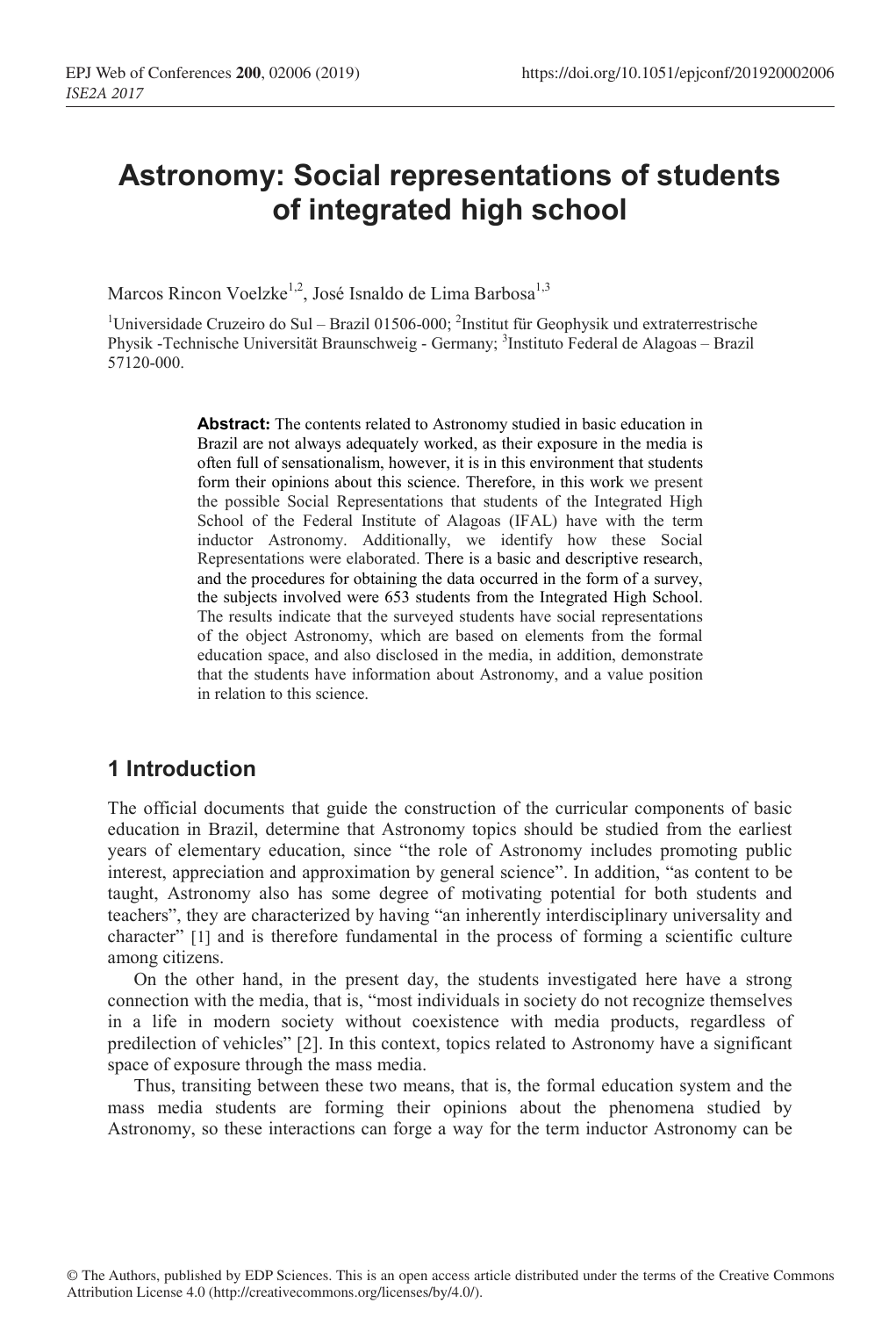an object capable of being a carrier of social representations among the social group surveyed.

In this sense, the Theory of Social Representations (TSR), is appropriate to this study, because, in consonance with [3] and [4], social representations represent those phenomena that arise through the dialogue between individual and society, are dynamic and specific structures of the current collectivity, which have in the mass media their greatest multiplier. Thus, for [3] social representation "is a form of knowledge, socially elaborated and shared, with a practical objective, and that contributes to the construction of a reality common to a social set".

In order to identify the possible social representations of the investigated students in relation to the term inductor Astronomy, the Central Nucleus Theory (CNT) was used, which is complementary to TSR, and was initially proposed through a hypothesis on the internal composition of social representations, elaborated in "the organization of a social representation presents a specific characteristic, that of being organized around a central nucleus, constituting itself in one or more elements, which give meaning to the representation" [5].

According to the CNT, in addition to the central system, a social representation is also constituted of other elements called peripheral, for [6] these can be considered "as schemas organized around the central nucleus, which in turn is responsible for structuring and stability, generating the meaning that goes through the entire representation".

### 2 Methodology

In order to identify the Social Representations of Astronomy by students of Integrated High School, the Central Nucleus Theory was adopted, conform this theory, the instrument of data collection was a questionnaire called free association and hierarchical. This instrument was applied to 653 students from IFAL, 267 from the 1st year, 219 from the 2nd year and 167 from the 3rd year. The predominant age groups are: 1st year (14 to 17 years); 2nd year (15 to 18 years); 3rd year (16 to 19 years). The questionnaire was structured with the following questions:

1 - When thinking about the term "ASTRONOMY", write all the words you have remembered and try to register as many of them in the following table (32 spaces) in order to complete it. Attention, DO NOT fix your attention on the last word you wrote, but on the term "ASTRONOMY".

2 - Among those words recorded in question 1, select and rewrite in the first column of the following table the eight words that you consider most important, that is, most related to the term "Astronomy". Next to the second column, classify each one by its degree of importance from 1 to 8, with grade 1 being the most important, grade 2 being the 2nd most important, and so on until grade 8, which will be the least important.

From the data obtained with the proposed questionnaire, a prototypical analysis was performed according to the CNT, which is also called an evocation analysis or a four-frame study that "is one of the most widespread techniques for structural characterization of a social representation" [7]. This technique is based on the calculation of frequency and order of evocation of words, and therefore applies to data obtained through free association of words, stimulated by a term inducer.

The procedures for obtaining the four-house chart are summarized in the example shown in Table 1 below, in this case two evoked words are considered, in columns 2 to 9, the quantities that each of these words were quoted are placed in each one of the 8 positions highlighted in question 2 of the questionnaire. Thus, for each of these words its frequency (F) and its mean recall order (MRO) are calculated. Thus, the frequency (F) represents the number of times a given word was mentioned, and the mean order of recall (MRO)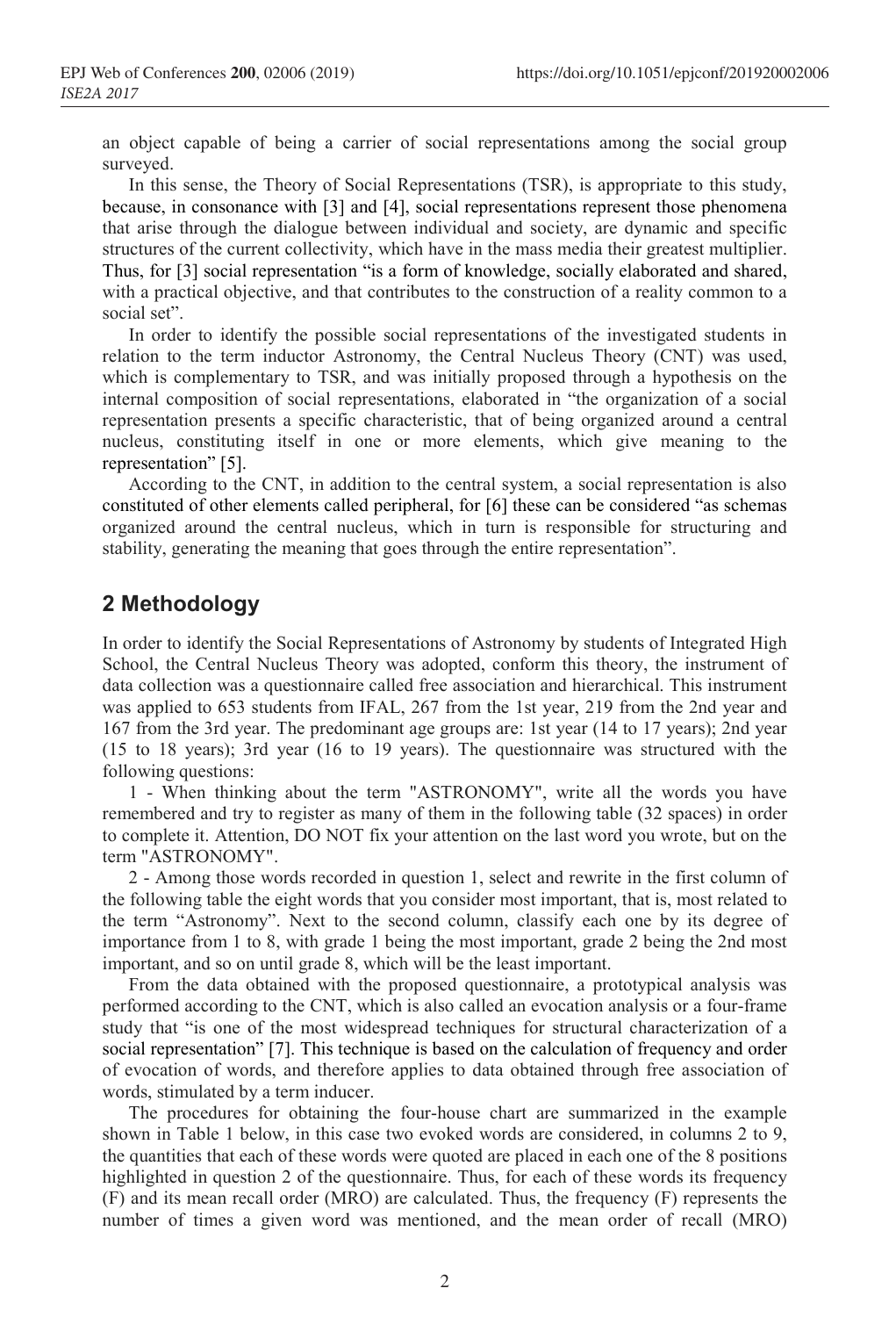indicates the position in which the term evoked was hierarchized by the respondent, so this coordinate expresses the degree of importance given to each word, the smaller its value, the more significant will be the word quoted in relation to the term inductor. The MRO is calculated by a weighted average, considering the word 2, we have:

 $MRO = (77*1+36*2+24*3+29*4+16*5+10*6+15*7+14*8)/221 = 3,14$ 

|       | Hierarchy |        | Hierarchy   Hierarchy   Hierarchy   Hierarchy   Hierarchy   Hierarchy   Hierarchy |        |        |        |        |                                                                                                       |            |
|-------|-----------|--------|-----------------------------------------------------------------------------------|--------|--------|--------|--------|-------------------------------------------------------------------------------------------------------|------------|
|       |           |        |                                                                                   |        |        |        |        |                                                                                                       |            |
| Words | Number    | Number | Number                                                                            | Number | Number | Number | Number | Number                                                                                                | $F$ MRO    |
|       |           |        |                                                                                   |        |        |        |        | Evocations   Evocations   Evocations   Evocations   Evocations   Evocations   Evocations   Evocations |            |
| Word  |           |        |                                                                                   |        |        | 10     | 14     | 19                                                                                                    | $109$ 4.52 |
| Word  | 77        | 36     | 24                                                                                | 29     | 16     | 10     | 15     | 14                                                                                                    | 221 3.14   |

#### Table 1: Example, frequency calculation and MRO.

Finally, it is necessary to calculate the average of the frequencies assigned to each word ( $F_{\text{average}}$ ), as well as the average of the average order of evocations ( $MRO_{\text{average}}$ ), these processes, done by arithmetic mean.

For this investigation, the mentioned calculations were performed by the IRAMUTEQ [7] software automatically, thus obtaining the mentioned quantities, that is, the average frequency ( $F_{\text{average}}$ ), and the average of the average order of evocation ( $MRO_{\text{average}}$ ), thus "coordinates, classified in high and low values, generates four zones that characterize the results table of the prototypical analysis" [8], which has a structure shown in Table 2 below, where in the first quadrant are the constituent elements of the central nucleus, and in the other 3 quadrants are the peripheral system elements. It is worth clarifying that in the contrast zone are the elements that denote the representation of subgroups.

| First quadrant                                                    | Second quadrant                                                      |
|-------------------------------------------------------------------|----------------------------------------------------------------------|
| Central Core                                                      | <b>First Periphery</b>                                               |
| Frequency $(F) \geq$ Frequency Average and<br>$MRO < MRO$ Average | Frequency $(F) \geq$ Frequency Average and MRO<br>$\geq MRO$ Average |
| Third quadrant                                                    | Fourth quadrant                                                      |
| Contrast Zone                                                     | Second Periphery                                                     |
| Frequency $(F)$ < Frequency Average and<br>$MRO < MRO$ Average    | Frequency $(F)$ < Frequency Average and MRO<br>$\geq MRO$ Average    |

| Table 2: Structure of the four-house chart, resulting from the prototypical analysis. |  |  |  |
|---------------------------------------------------------------------------------------|--|--|--|
|---------------------------------------------------------------------------------------|--|--|--|

Source: [9].

### 3 Results and Discussions

After tabulation of the data, we have 419 different words, out of a total of 5224 evocations, these the data were introduced in the software IRAMUTEQ [7], and was carried out a prototypical analysis with the objective of detecting the possible social representations of the researched students in relation to the object Astronomy.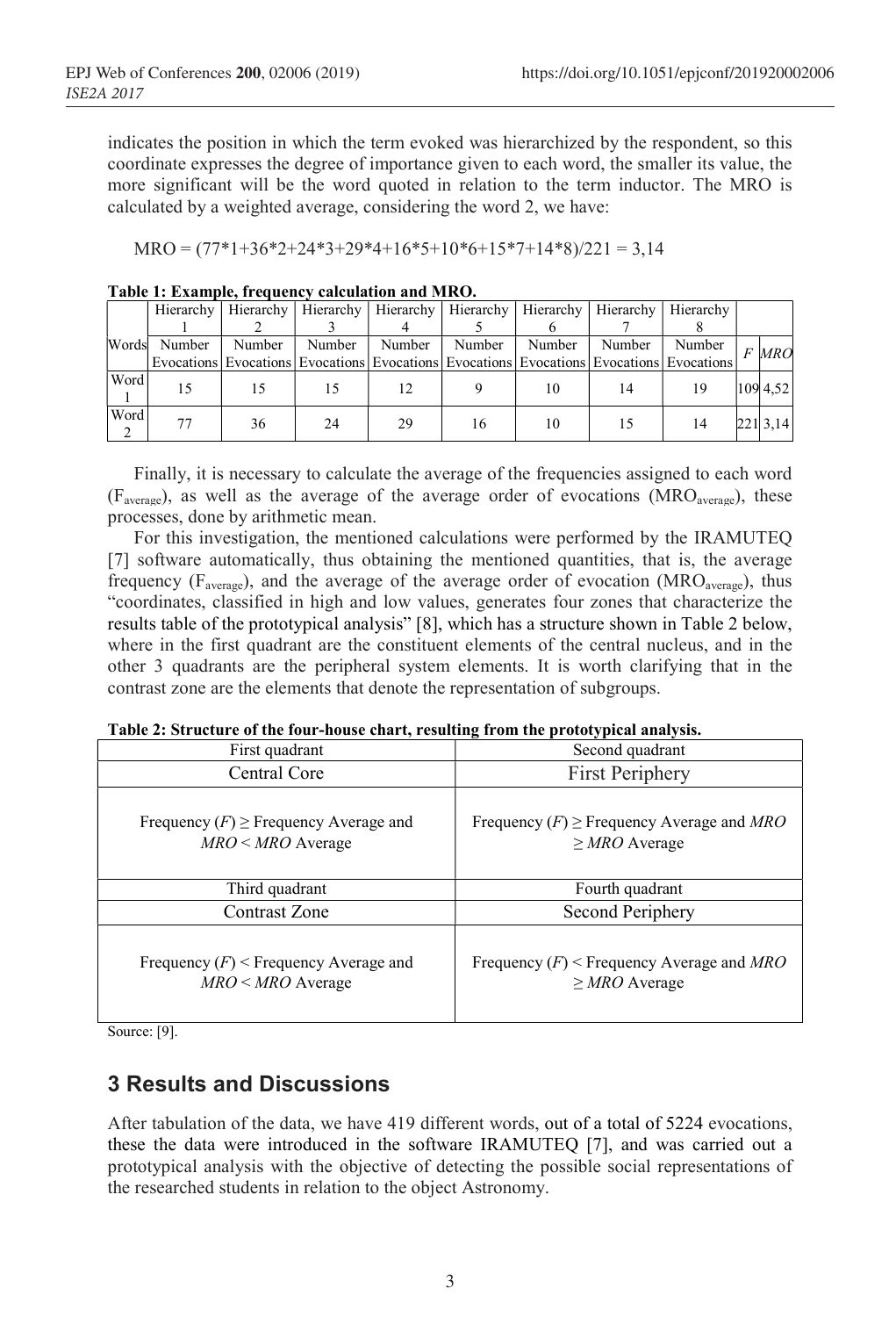For this work we considered evocations with frequency greater than or equal to twenty Thus, an average frequency of 89.4 and an average MRO of 4.4 was calculated (Table 3). These parameters where then used for the construction of the four houses, containing the elements belonging to the possible central core and the peripheral region, highlighted in the Table 3 below.

| Central Core              |                      |            | <b>First Periphery</b>     |                           |            |  |
|---------------------------|----------------------|------------|----------------------------|---------------------------|------------|--|
| Frequency>=89,4 e MRO<4,4 |                      |            | Frequency>=89,4 e MRO>=4,4 |                           |            |  |
| Words                     | F                    | <b>MRO</b> | Words                      | $\boldsymbol{\mathrm{F}}$ | <b>MRO</b> |  |
| Planets                   | 446                  | 4,1        | <b>Stars</b>               | 312                       | 4,4        |  |
| Astros                    | 217                  | 3,1        | Moon                       | 173                       | 5,1        |  |
| Galaxies                  | 200                  | 4,1        | Sun                        | 173                       | 4,4        |  |
| Universe                  | 184                  | 2,9        | <b>Satellites</b>          | 156                       | 5,4        |  |
| Spaçe                     | 166                  | 4,2        | Gravity                    | 140                       | 4,5        |  |
| Study                     | 157                  | 3,2        | Constellations             | 130                       | 4,8        |  |
| Physical                  | 101                  | 3,3        | Meteors                    | 117                       | 5,6        |  |
| Earth                     | 95                   | 4,2        | <b>Astronauts</b>          | 110                       | 4,6        |  |
|                           |                      |            | 95<br>Astro-telescopes     |                           | 5,5        |  |
|                           |                      |            | Movement                   | 94                        | 5,1        |  |
|                           | <b>Contrast Zone</b> |            | Second Periphery           |                           |            |  |
| Frequency<89,4 e MRO<4,4  |                      |            | Frequency<89,4 e MRO>=4,4  |                           |            |  |
| Words                     | ${\bf F}$            | <b>MRO</b> | Words                      | ${\bf F}$                 | <b>MRO</b> |  |
| Solar System              | 81                   | 3,5        | Comets                     | 88                        | 5,7        |  |
| Astronomers               | 69                   | 3,7        | Rockets                    | 65                        | 5,1        |  |
| Life                      | 57                   | 4,1        | Milky Way                  | 59                        | 4,8        |  |
| Research                  | 52                   | 3,5        | Time                       | 57                        | 5,0        |  |
| Technology                | 50                   | 3,7        | <b>Black Hole</b>          | 56                        | 5,7        |  |
| Science                   | 50                   | 3,4        | Sky                        | 54                        | 5,1        |  |
| <b>Big Bang</b>           | 37                   | 4,0        | Observations               | 53                        | 4,7        |  |
| Scientists                | 21                   | 3,9        | Calculus                   | 48                        | 4,5        |  |
| Celestial bodies          | 20                   | 3,5        | <b>NASA</b>                | 45                        | 4,7        |  |
|                           |                      |            | Discoveries                | 41                        | 5,0        |  |
|                           |                      |            | Climate                    | 40                        | 5,6        |  |
|                           |                      |            | Phenomena                  | 39                        | 4,9        |  |
|                           |                      |            | Light                      | 38                        | 4,8        |  |
|                           |                      |            | Eclipses                   | 38                        | 6,0        |  |
|                           |                      |            | Atmosphere                 | 36                        | 4,9        |  |
|                           |                      |            | Material                   | 32                        | 4,9        |  |
|                           |                      |            | Asteroids                  | 31                        | 5,6        |  |
|                           |                      |            | Speed                      | 28                        | 5,0        |  |
|                           |                      |            | Gases                      | 27                        | 5,5        |  |
|                           |                      |            | Spacecraft                 | 26                        | 6,1        |  |
|                           |                      |            | Light years                | 26                        | 5,5        |  |
|                           |                      |            | Vacuum                     | 21                        | 5,3        |  |
|                           |                      |            | Cosmos                     | 20                        | 4,9        |  |

Table 3: Four-house chart showing the social representations of Astronomy elaborated by the students surveyed.

In order to complement the research, students also answered one question related to witch means of information they could use to have access to astronomical topics. Therefore, the following Figure 1, presents the percentage distribution of the possibly consulted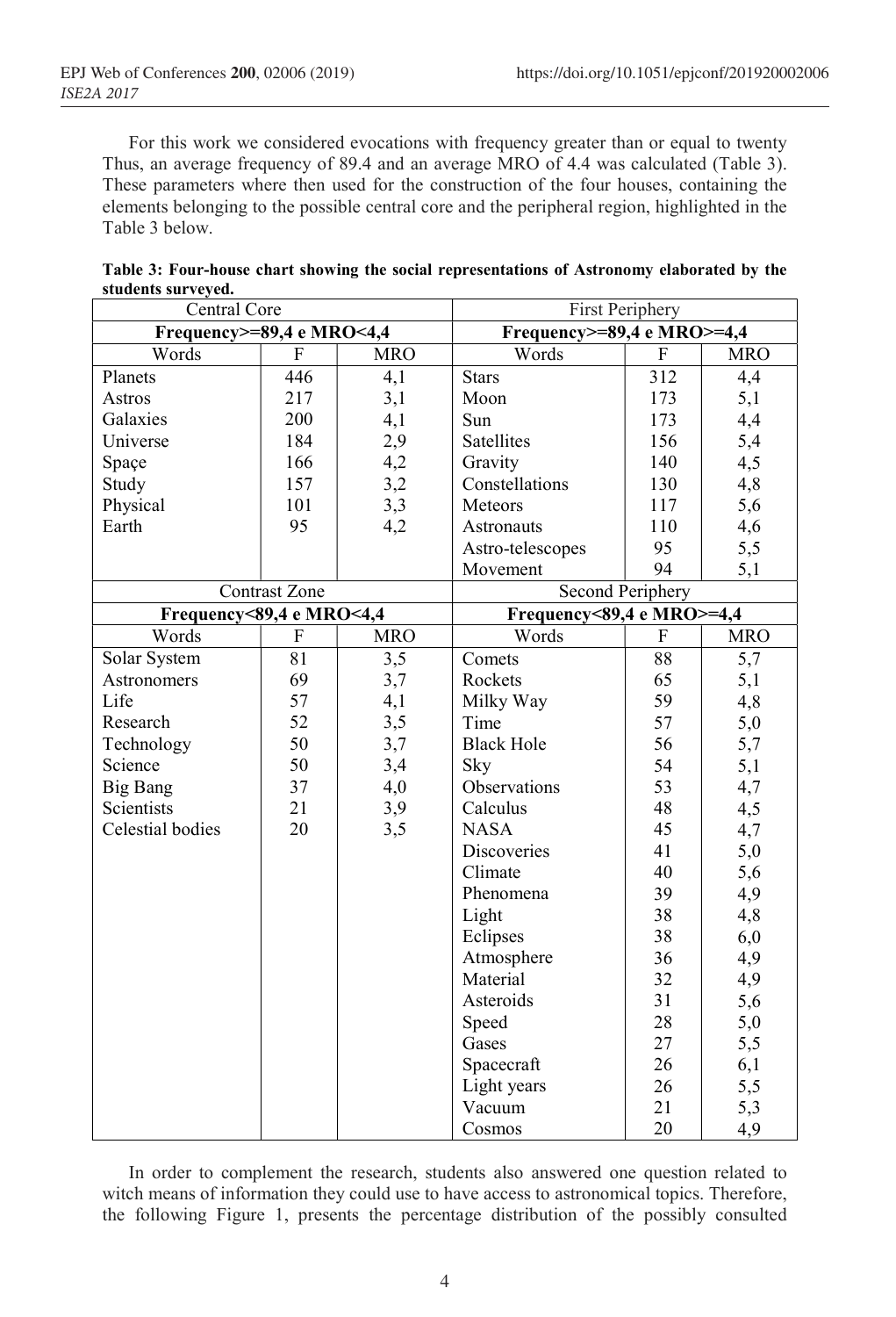information sources by the students for acquiring knowledge about Astronomy. In this case, it may be noted that the students surveyed most commonly use the mass media, including internet, cinema and television. On the other hand, it is also verified that books and the school are important sources of information of Astronomy as well.



Figure 1: Percentage of each source of information consulted by students.

# 4 Final Considerations

In this sense, it is concluded that the students studied have social representations of the object Astronomy, and that these representations are supported both in the elements that compose the field of study of this science, and in those elements that denote the importance of this science in the scope of the formal space and in the development of research and technology for the preservation of life on Earth.

Moreover, it has also been perceived that such representations are based on elements that have made or are part of the experience lived by the respondents within the formal space of education and, on the other hand, are based on possibly divulged elements through the means of mass communication.

The results show that two dimensional elements of social representations are detected in this study: (1) The dimension of information, in this case, it is verified that the social group researched has information and knowledge about the object Astronomy, thus signaling that there is a motivation to know this science; (2) The attitude to this dimension shows that the research group has a favorable position regarding the object, which indicates the importance of teaching this science in Basic Education.

# 5 References

- 1. LANGHI, R.; NARDI, R. Education in Astronomy: Rethinking Teacher Education. Scriptures, São Paulo, 215 p, 2013.
- 2. BRAGA, C. F.; TUZZO, S. A. Social representations, communicative acts and media. Intercom Brazilian Society of Interdisciplinary Studies of Communication. XII Conference of Communication Sciences in the Center-West Region - Goiânia – GO, p. 1-15, 27 - 29 May 2010.